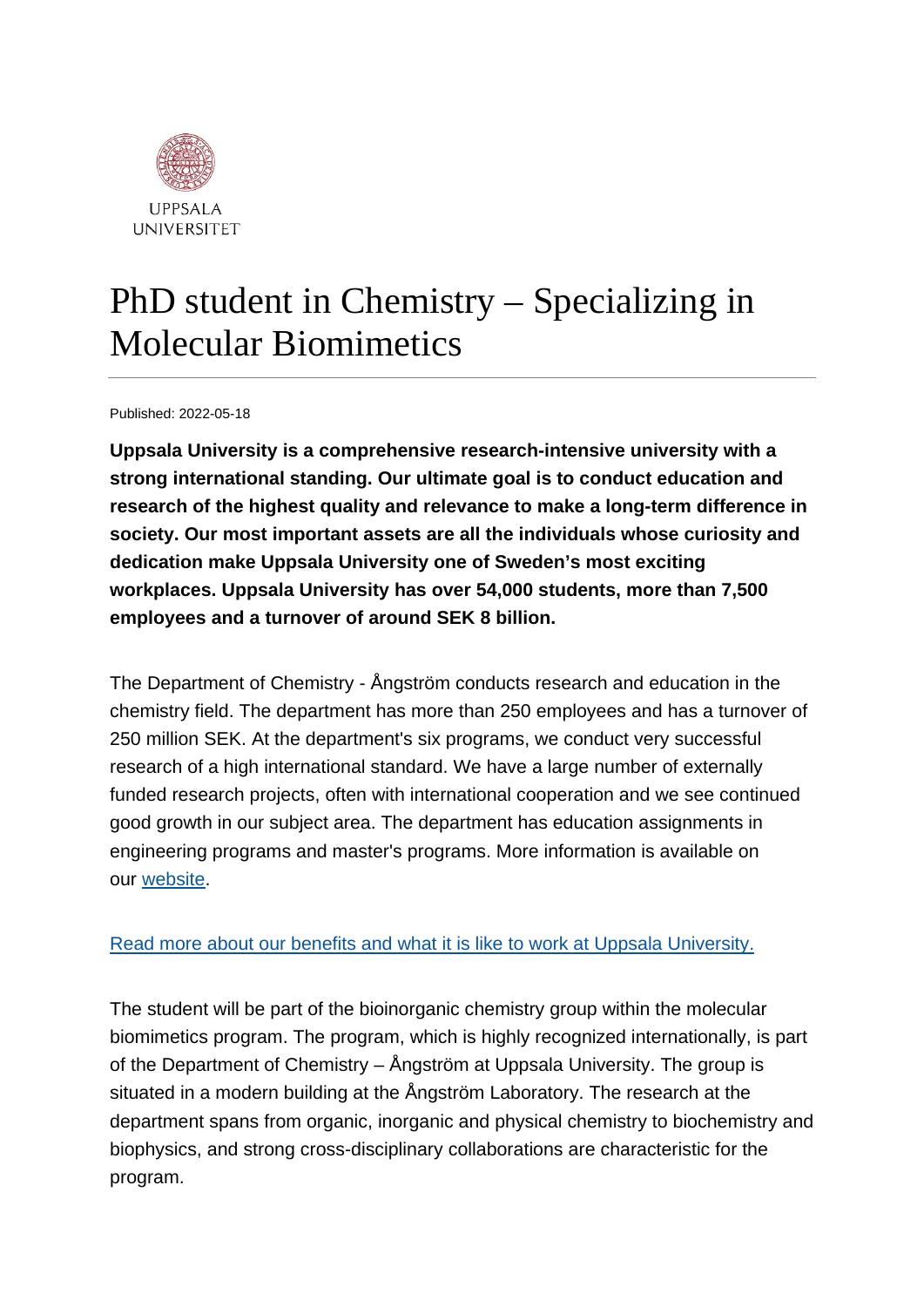### **Project description**

The research project is focused the metalloenzyme [FeFe] hydrogenase, and involves biochemistry, biophysics (spectroscopy and electrochemistry) and bioinorganic chemistry. The hydrogenase enzymes are central to hydrogen metabolism, as they catalyze the formation and oxidation of H2 gas. This chemistry is enabled by a biologically unique organometallic cofactor. An increased understanding of these enzymes is critical for our understanding of the biological H2 cycle, and its impact on human health as well as general biodiversity. Due to their remarkable efficiencies they are also intensively studied in (bio)technological applications. The project follows one of the major project lines in the group, which focuses on the biochemical characterization of novel examples of this diverse enzyme family. In parallel, it will also involve the development of new methods for studying their mechanism using advanced, time-resolved, spectroscopic techniques.

#### **Work duties**

The applicant will work in an interdisciplinary project that involves biochemistry, molecular biology and biophysics. The primary role of the PhD student in the project will deal with the isolation and characterization of novel [FeFe] hydrogenases of potential biotechnological or medical relevance. Selected enzymes will be characterized in depth utilizing a combination of electrochemistry and time-resolved spectroscopy (transient absorbance and IR spectroscopy), with a focus on determining reaction mechanisms. The work will be performed by the PhD student in collaboration with theoreticians, spectroscopists and synthetic chemists at Uppsala University and abroad. Thus, beyond training in several advanced experimental techniques, the project will also provide a strong international network.

The main duties of doctoral students are to devote themselves to their research studies which includes participating in research projects mentioned above and third cycle courses. The work duties can also include teaching and other departmental duties (no more than 20%).

### **Eligibility requirements**

A person meets the general admission requirements for third-cycle courses and study programmes if he or she:

has been awarded a second-cycle qualification, or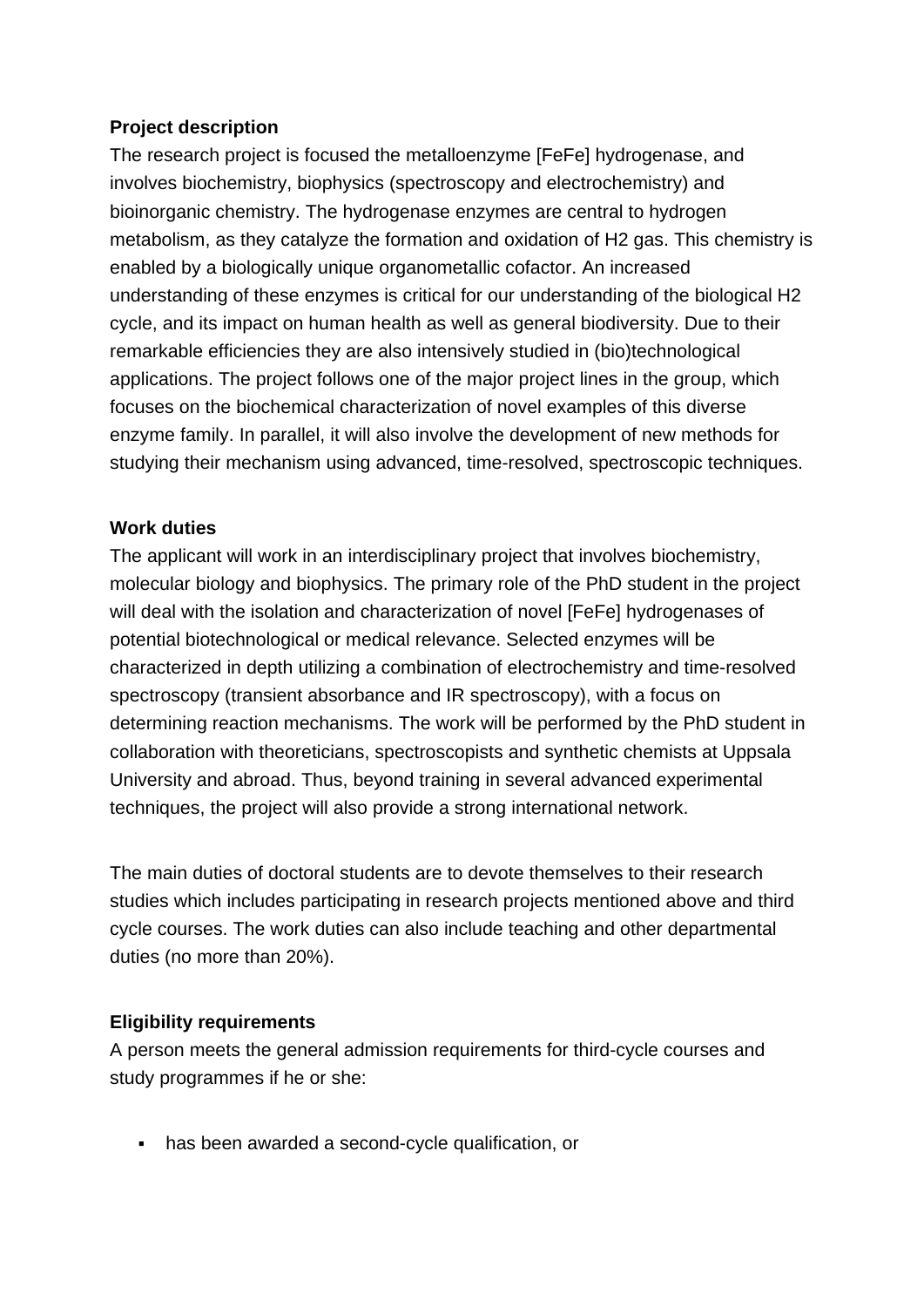- has satisfied the requirements for courses comprising at least 240 credits of which at least 60 credits were awarded in the second cycle, or
- has acquired essentially equivalent knowledge in some other way in Sweden or abroad.

### **Required qualifications**

- Degree or equivalent as above in chemistry, biochemistry, biophysics or molecular biology.
- Experience in working with proteins (during studies or in industry).
- Very good oral and written proficiency in English.
- The ability of the PhD student to be innovative and not afraid to go outside traditional discipline.

Consideration will also be given to good collaborative skills, drive and independence, and how the applicant's experience and skills complement and strengthen ongoing research within the department, and how they stand to contribute to its future development.

### **Desirable qualifications**

- Advanced knowledge and/or practical experience in biochemistry, biophysics and/or (bio)inorganic chemistry is desirable.
- Prior experience in working with metalloenzymes will be beneficial.

The rules about PhD students are found in the Higher Education Ordinance Chapter 5 §§1-7 and the university's rules and guidelines [https://regler.uu.se/?languageId=1.](https://regler.uu.se/?languageId=1)

### **Application procedure**

The application should include a statement of research interest, CV, certificates of exams, degrees and grades, a copy of Master thesis, published article or relevant materials, if available. Also, contact information of at least two reference persons should be included.

### **About the employment**

The employment is a temporary position according to the Higher Education Ordinance chapter 5 § 7*.* Scope of employment 100 %. Starting date 2022-07-01 or as agreed. Placement: Uppsala.